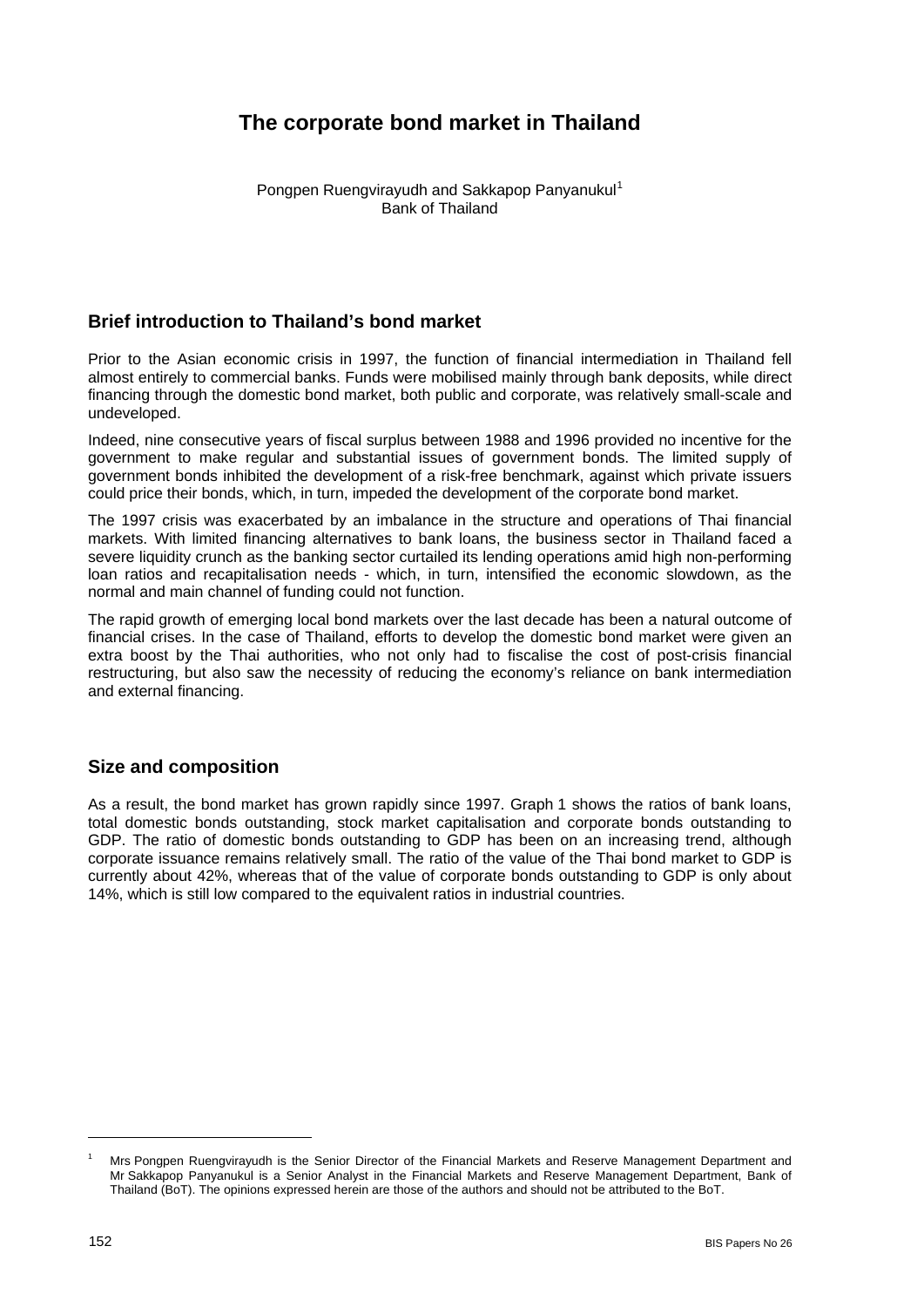Graph 1 **Size of Thailand's financial sectors[2](#page-1-0)**



Note: "Domestic bonds" here includes both government and corporate bonds. Source: Thai Bond Market Association (ThaiBMA).



Source: ThaiBMA.

As with other Asian economies, the Thai bond market is currently dominated by public debt securities, which account for about two thirds of total bonds outstanding. Graph 2 also shows that although the

1

<span id="page-1-0"></span><sup>2</sup> In this paper, local currency corporate bonds are defined as local currency denominated bonds with maturity of one year or more, and not issued by the sovereign or central bank. Corporate bonds may be issued by financial institutions or nonfinancial companies.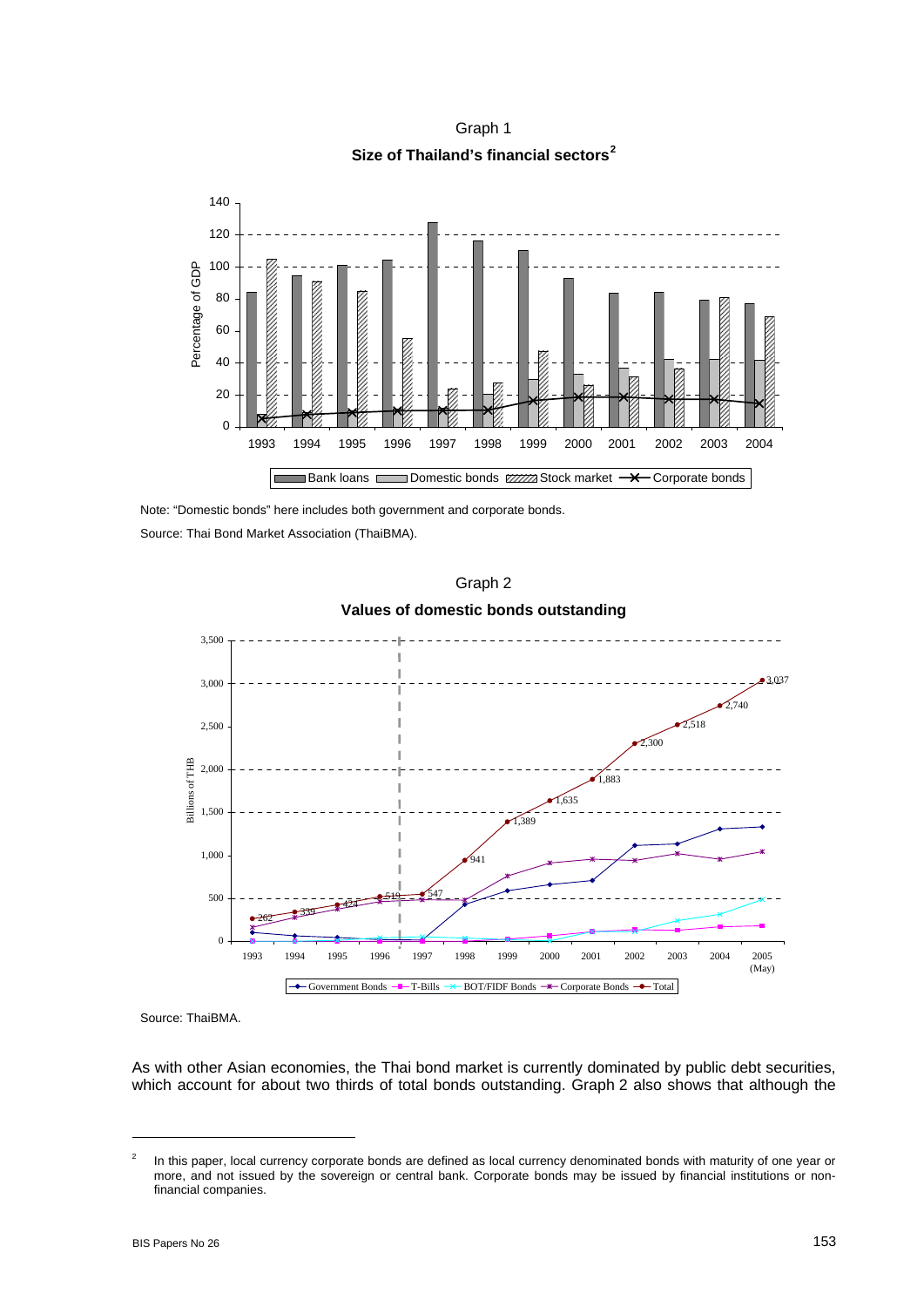corporate bond market has grown since the crisis, there is still much room for expansion. In terms of the absolute amount outstanding, corporate bonds have been on an increasing trend. However, the share of corporate bonds in total bonds has declined since 2001.

With regard to the supply of corporate bonds, the limited number of large, quality corporate issuers with financial standings strong enough to meet the rigorous public disclosure and external rating agency requirements results in a higher all-in cost of funding through debt issuance relative to bank lending for most firms. This problem was compounded by the fact that banks, which derive a large part of their profits from lending, were reluctant to underwrite bond issues. As a result, only a limited number of issuers (mainly companies with strong credit profiles) were able to obtain funding from this market.



# Graph 3 **Profile of corporate bond issuers (as of 30 June 2005)**

Source: ThaiBMA.

Credit enhancement and structured products will help lower-rated corporates gain access to the bond market, which will be a key step in promoting a growing and diverse set of issuers.

# **Activity in the secondary bond market**

Both government and corporate bonds are traded over the counter (OTC), with institutional investors including commercial banks, mutual funds, provident funds, the Government Pension Fund, the Social Security Office and insurance companies - as the main investors. Since the establishment of the Bond Electronic Exchange (BEX) in 2004, some corporate bond issues have been listed on the newly established exchange market, which has provided access to retail and individual investors. Going forward, the authorities are promoting the establishment of an electronic trading platform (ETP) for all types of bonds to facilitate trade and reduce transaction costs. The ETP is expected to be up and running by early 2006. (More details on the ETP can be found in Box 1)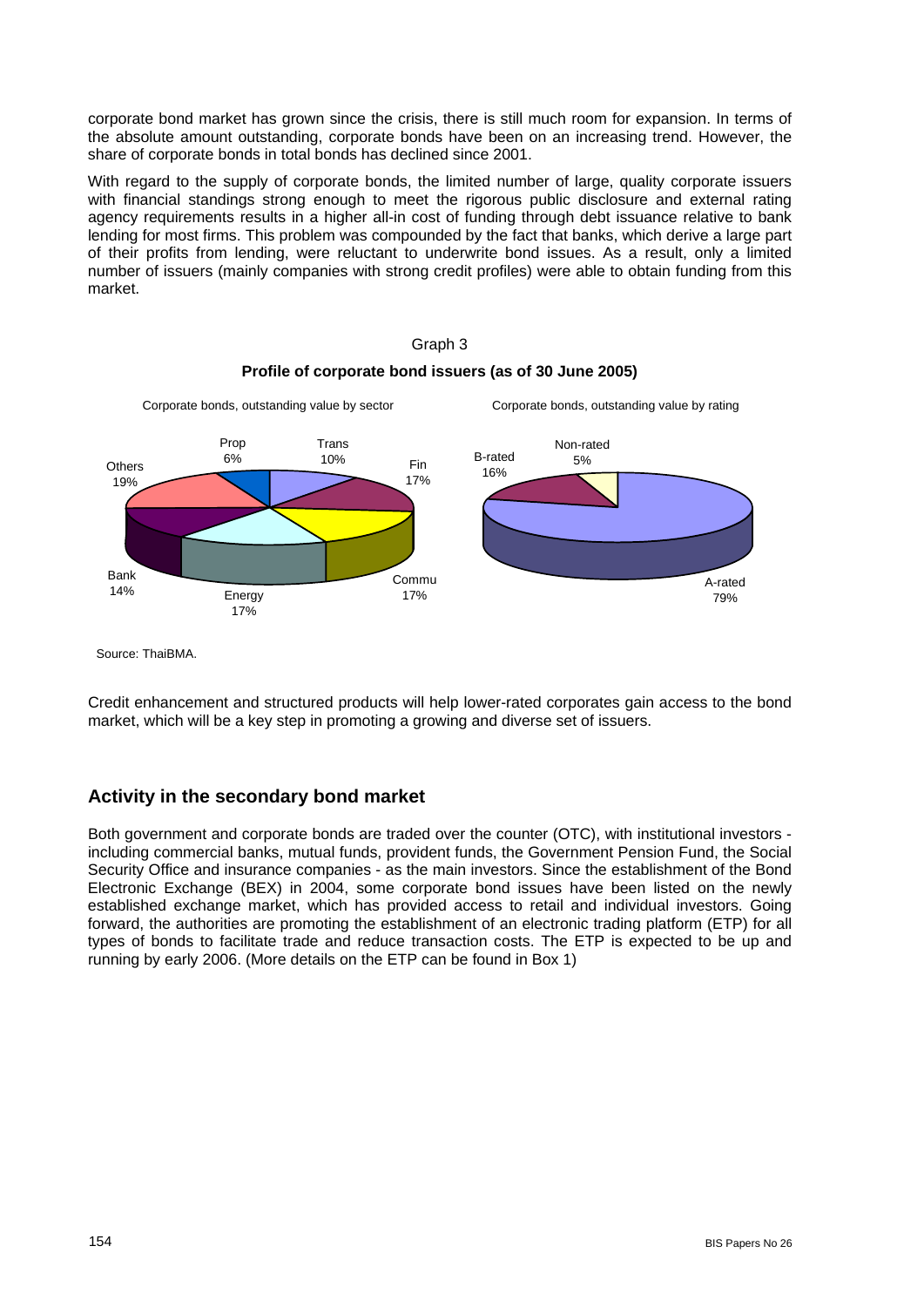Box 1

#### **Electronic trading system by BEX**

The Bond Electronic Exchange (BEX), a subsidiary of the Stock Exchange of Thailand (SET), is in the process of developing an electronic trading platform (ETP) for institutional and large-scale investors (ie the wholesale market), called Fixed Income and Related Securities Trading System, or "Firsts". As the country's central ETP, "Firsts" will be an efficient centre for bond trading, since it will offer a trading system, settlement and clearing services, transparent disclosure and efficient communication channels. Most importantly, "Firsts" will provide market participants with real-time trading information, enabling them to make more efficient investment decisions, as well as trade and negotiate bonds more conveniently, quickly and transparently.

| "Firsts" specifications |                                                                     |                                  |  |
|-------------------------|---------------------------------------------------------------------|----------------------------------|--|
|                         | Dealer to dealer (D2D)                                              | Dealer to client (D2C)           |  |
| Firsts user             | Dealers                                                             | Dealers, institutional investors |  |
| Bond type               | All bonds                                                           | All bonds                        |  |
| Trading method          | Yield-to-maturity dealing                                           | Yield-to-maturity dealing        |  |
| Order type              | Indicative and firm quotation                                       | Requests for quotes (RFQ)        |  |
| Trading session         | 10.00 am-12.30 pm and 2.30 pm-4.30 pm                               |                                  |  |
| Clearing and settlement | Gross settlement<br>Clearing and settlement through TSD is optional |                                  |  |

For retail investors, BEX has also been operating an automatic order matching bond trading system since 26 November 2004 on which both government and corporate bonds are listed. The system aims to provide retail investors with an additional investment channel by providing better access to information and ease of transaction. Prior to BEX, bonds were traded OTC, which was principally for institutional investors. Because of information and transparency issues as well as small transaction sizes, retail investors were effectively excluded from the OTC market. TSD stands for Thailand Securities Depository.

Even though the average daily trading volume in the secondary market has been increasing since 2000, the average daily trading volumes of government bonds and corporate bonds have not increased much in the past few years. This is mainly because the activity in the secondary market has become more focused on short-term, liquid instruments, such as Treasury bills and central bank bonds (the majority of which have maturities of less than a year). Turnover ratios of the major instrument types, along with the average daily trading volume in the secondary market, are shown in Graph 4.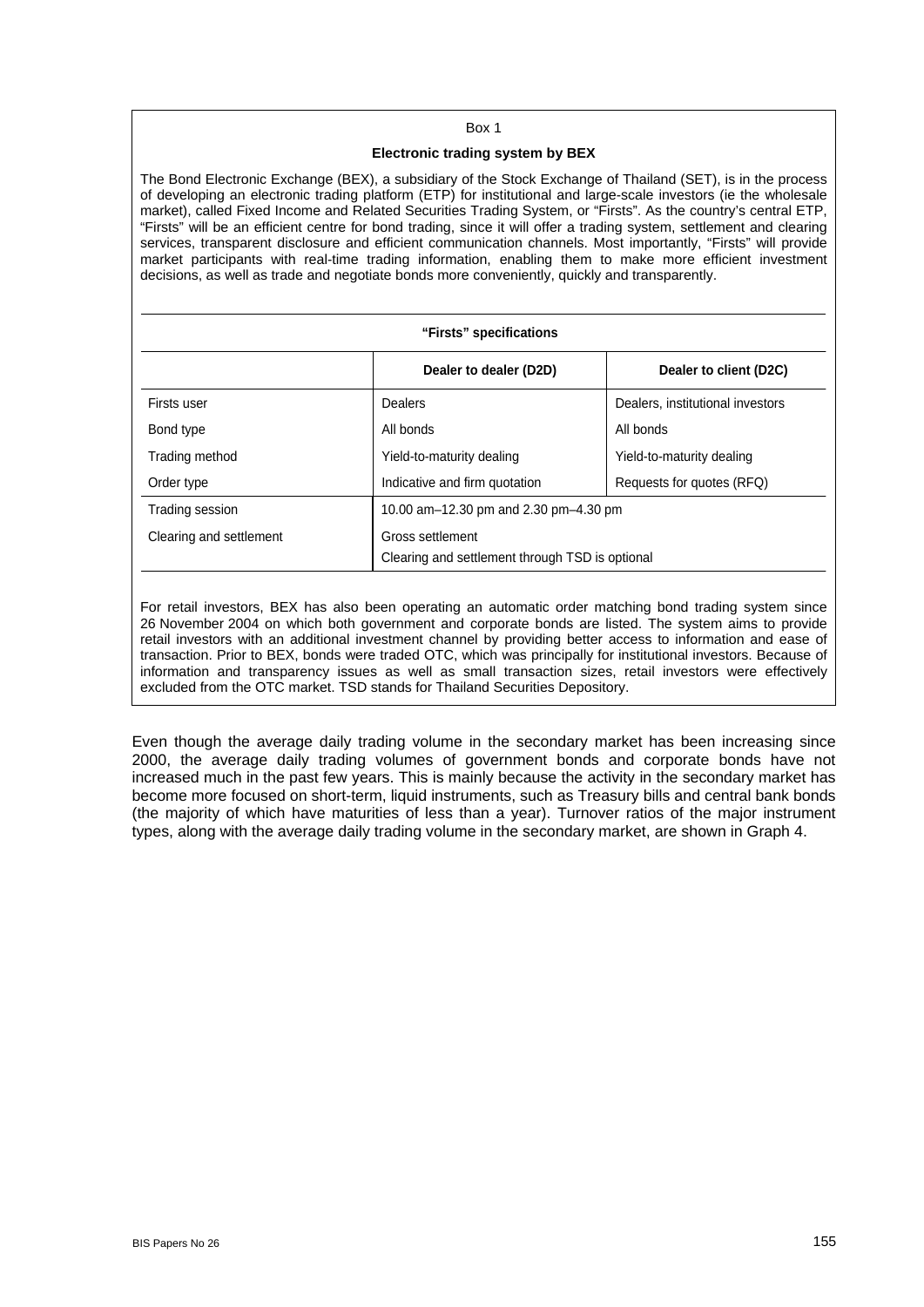# Graph 4





Note: Turnover ratio is the annual outright trading volume divided by the year-end amount outstanding of each corresponding instrument.

Source: ThaiBMA.

For corporate bonds, trading volume in the secondary market is concentrated at the high end of the credit spectrum, with around 60% of transactions taking place in A-rated corporate bonds.



Note: Commu stands for community.

Source: ThaiBMA.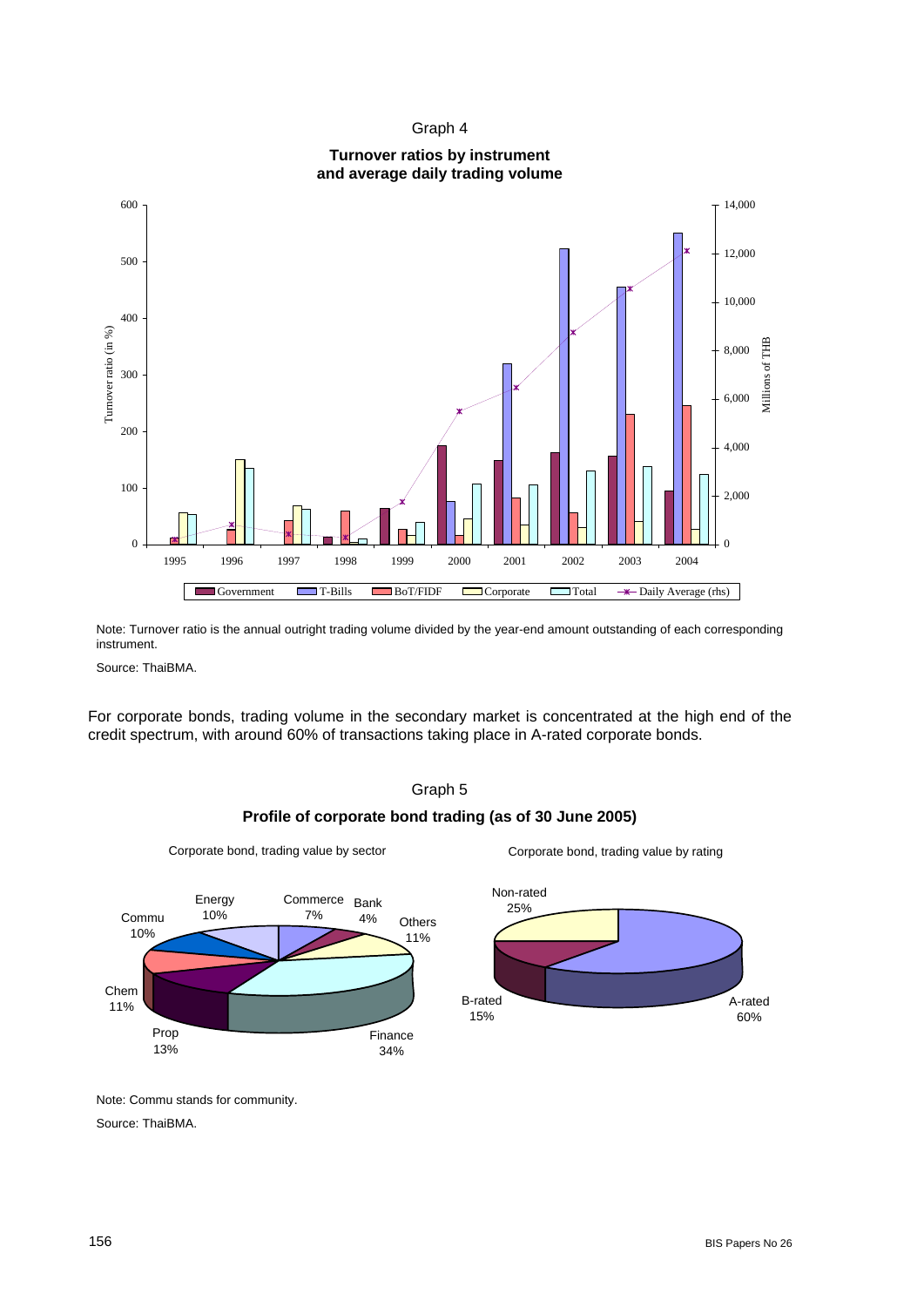# **Institutional arrangements in Thailand's bond market**

Various parties are involved in the development of the corporate bond market, including: the Ministry of Finance (the issuer of government securities); the Bank of Thailand, or BoT (the fiscal agent for and registrar of government securities); the Securities and Exchange Commission (the main regulator and developer of the capital market); the Stock Exchange of Thailand (the system operator of BEX and the centralised ETP); the Thai Bond Market Association, or ThaiBMA<sup>[3](#page-5-0)</sup> (a self-regulatory organisation and information centre); and the Thailand Securities Depository (TSD, the clearing and settlement agent). Graph 6 summarises the structure of the Thai bond market.



### Graph 6 **Institutional arrangements in Thailand's bond market**

#### *Abbreviations*

| MoF<br>Ministry of Finance<br>BoT<br>Bank of Thailand<br>TSD<br><b>Thailand Securities Depository</b><br>отс<br>over-the-counter<br>NR.<br>non-resident | <b>FTP</b><br><b>BEX</b><br>ThaiBMA<br>SEC.<br><b>SRO</b><br>PD. | electronic trading platform<br><b>Bond Electronic Exchange</b><br>Thai Bond Market Association<br>Securities and Exchange Commission<br>self-regulatory organisation<br>primary dealer |
|---------------------------------------------------------------------------------------------------------------------------------------------------------|------------------------------------------------------------------|----------------------------------------------------------------------------------------------------------------------------------------------------------------------------------------|
|---------------------------------------------------------------------------------------------------------------------------------------------------------|------------------------------------------------------------------|----------------------------------------------------------------------------------------------------------------------------------------------------------------------------------------|

-

<span id="page-5-0"></span><sup>3</sup> Formerly known as the Thai Bond Dealing Centre (TBDC), the Thai Bond Market Association (ThaiBMA) is a securities business-related association established under the Securities and Exchange Commission Act B.E. 2535. Its main purposes are to be a self-regulatory organisation (SRO) for a fair and efficient operation of the bond market and to be an information centre for the bond market. It also plays functional roles in market development, such as drawing up market conventions and standards and being a bond pricing agency for the industry. In addition, the ThaiBMA provides a forum where industry professionals can discuss and respond to current issues and play a role in shaping the future of the Thai bond market.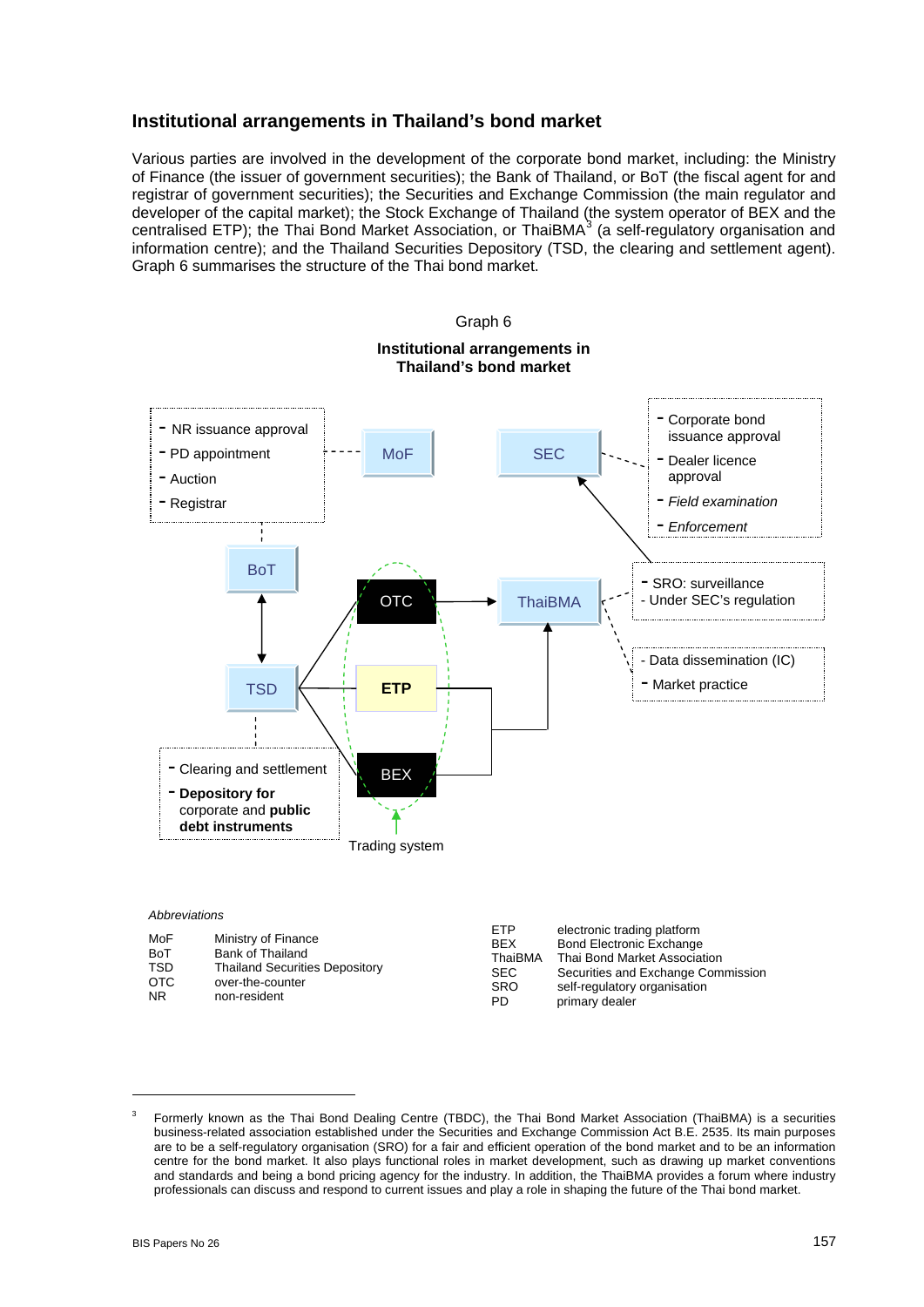Graph 6 shows that although market participants in the bond market have a number of alternative trading channels, ranging from the traditional OTC market to the centralised electronic trading systems, ie ETP (wholesale and dealing) and BEX (retail and auto-matching), all trading information will be reported to and centralised at the ThaiBMA for public dissemination (see Graph 7). Under current regulations, bond dealers have to report their transactions in the OTC market to the ThaiBMA, which discloses the executed prices to its subscribers four times a day. All transactions are disclosed to the public at the end of each trading day. There will be further improvement to information transparency and disclosure in the OTC market, with the more timely submission and disclosure of post-trade information from January 2006 onwards. However, market participants in the two electronic trading systems already have access to real-time pre- and post-trade price information.





### **Market infrastructure**

Following the enactment of the Securities and Exchange Act of 1992, which streamlined the criteria for the issuance of corporate bonds, the corporate sector gradually began to issue debt. The authorities' efforts to develop local bond markets, combined with the corporate sector's efforts to diversify away from refinancing and foreign exchange risks and reduce its reliance on bank borrowing, have also contributed to an expansion of the local corporate bond market in Thailand, as has happened elsewhere in the world.

A sound market infrastructure is a prerequisite for a properly functioning bond market: it supports active participation and trading, contributing to continuous price discovery and market liquidity, and gives markets more flexibility in an ever changing environment. The efforts of the BoT in this area have been focused on measures to: 1) enhance the role of market-makers; 2) improve the clearing and settlement system; 3) develop risk and liquidity management tools; 4) create electronic trading platforms; and 5) establish a risk-free government bond benchmark for the pricing of bonds.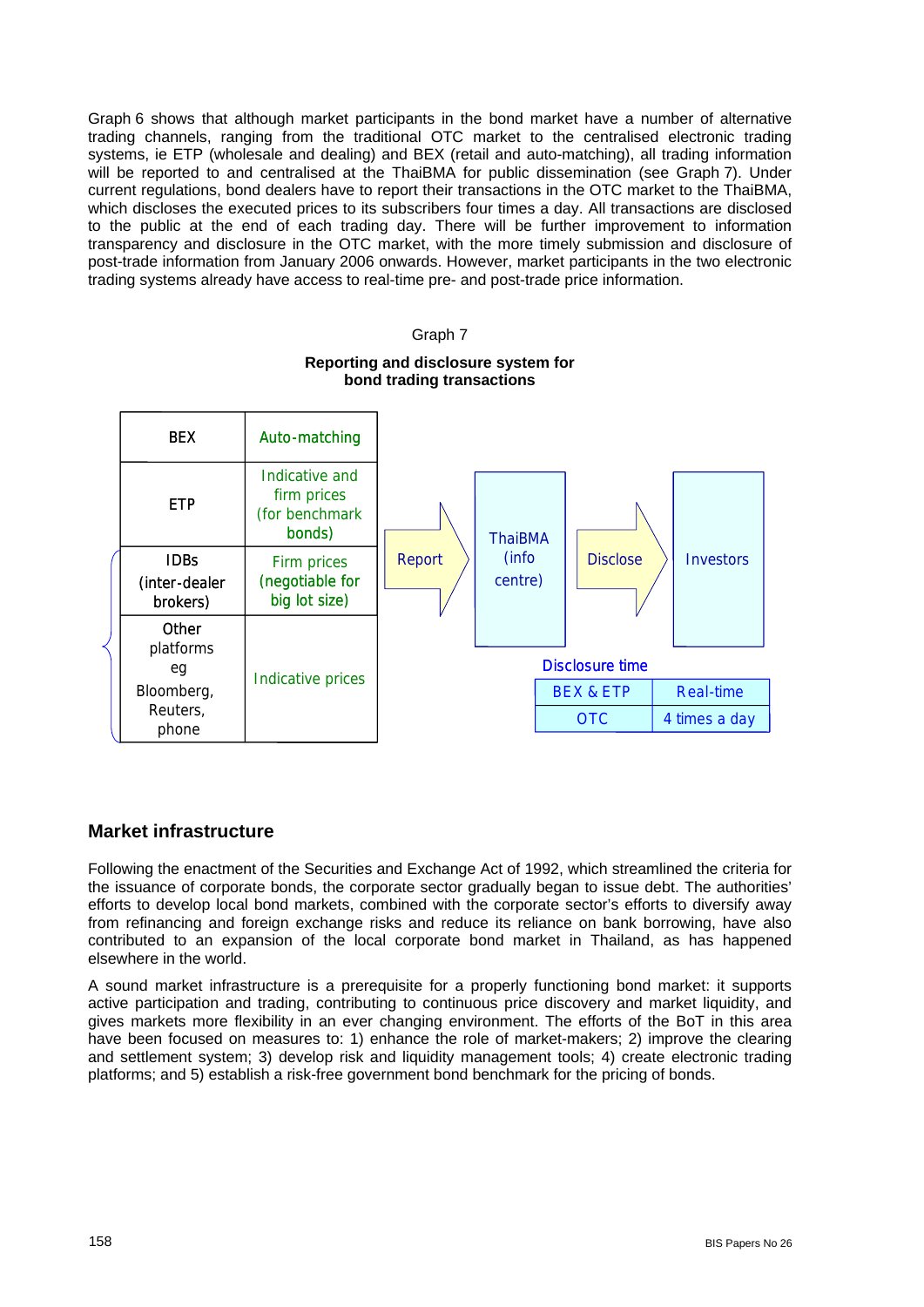#### **Market-makers**

The Thai secondary bond market has functioned largely as an OTC market between dealers and institutional investors, with only the limited participation of retail investors. Due to relatively illiquid conditions and imperfect market information, market participants have had to rely principally on the market-making mechanism to stimulate trading activities. Consequently, market-makers have not been able to perform their functions efficiently because of the lack of supporting tools to make continuous bid-ask quotes with commitment to those quotes. As a result, there have been no two-way quotations committed to by dealers, including primary dealers.<sup>[4](#page-7-0)</sup> Therefore, the authorities are looking at ways to enhance primary dealers' efficiency in performing their role as market-makers in the secondary market as well as make available those facilitating tools, so that the market-makers can fulfil their duties.

#### **Clearing and settlement systems**

The clearing and settlement process for corporate bonds in Thailand is costly, due to the ongoing use of scrip, as well as continued fragmentation of this function in the industry. The cost of clearing and settling a dematerialised security is now a fraction of the cost of clearing and settling scrip. Moreover, the greater the lack of standardisation arising from divergent clearing and settlement procedures, the greater the cost to the entire market.

Currently, the settlement of public debt securities is operated by the BoT, while corporate bonds are cleared and settled at the Thailand Securities Depository. The BoT is working closely with the TSD to centralise the settlement of bonds by setting up a Central Securities Depository (CSD) and a central clearing and settlement system at the TSD. The TSD plans to have this operation up and running sometime in early 2006.

The BoT is currently studying a conceptual model for the CSD, as well as its possible linkage to other CSDs. The issues under consideration include: 1) the infrastructure of the linkage; 2) risk management; 3) the settlement process; 4) the finality of the transaction in each country;<sup>[5](#page-7-1)</sup> 4) the impact of exchange rates; and 5) other related issues.

#### **Risk and liquidity management tools**

The lack of hedging instruments also contributes to the low liquidity of corporate bonds in Thailand. Investing in corporate bonds exposes investors to market, credit and liquidity risk - and repo and derivatives markets that would allow investors to hedge such risks, and dealers to manage their positions and inventories more effectively, are relatively underdeveloped in Thailand.

Currently, the derivatives market in Thailand consists of products traded mostly in the OTC market. An exchange-traded derivatives market does not yet exist. However, the Derivatives Act of 2004 has legally endorsed the establishment of a financial futures exchange, and interest rate futures contracts are expected to begin trading in 2006 - thus providing an important hedging tool for bond market participants.

#### **Trading platforms**

The issue of appropriate trading systems for our corporate bonds has been a constant topic of discussion since bonds began trading in the Thai capital market. Current trading systems have included traditional trading via telephone, screen-based trading, inter-dealer brokering and the soon to be launched central electronic trading platform. Details of the planned central electronic trading platform are shown in Box 1 above.

-

<span id="page-7-0"></span><sup>4</sup> The BoT first appointed primary dealers on 5 June 2000. Currently, there are nine primary dealers. The Ministry of Finance and the BoT are now reviewing the current primary dealer system to include more tangible privileges as well as obligations in both the primary and secondary markets. The particular issue being considered is whether the exclusive right in primary market auctions should be given to primary dealers.

<span id="page-7-1"></span><sup>5</sup> "Settlement finality" means "the discharge of an obligation by a transfer of funds and transfer of securities that have become irrevocable and unconditional".